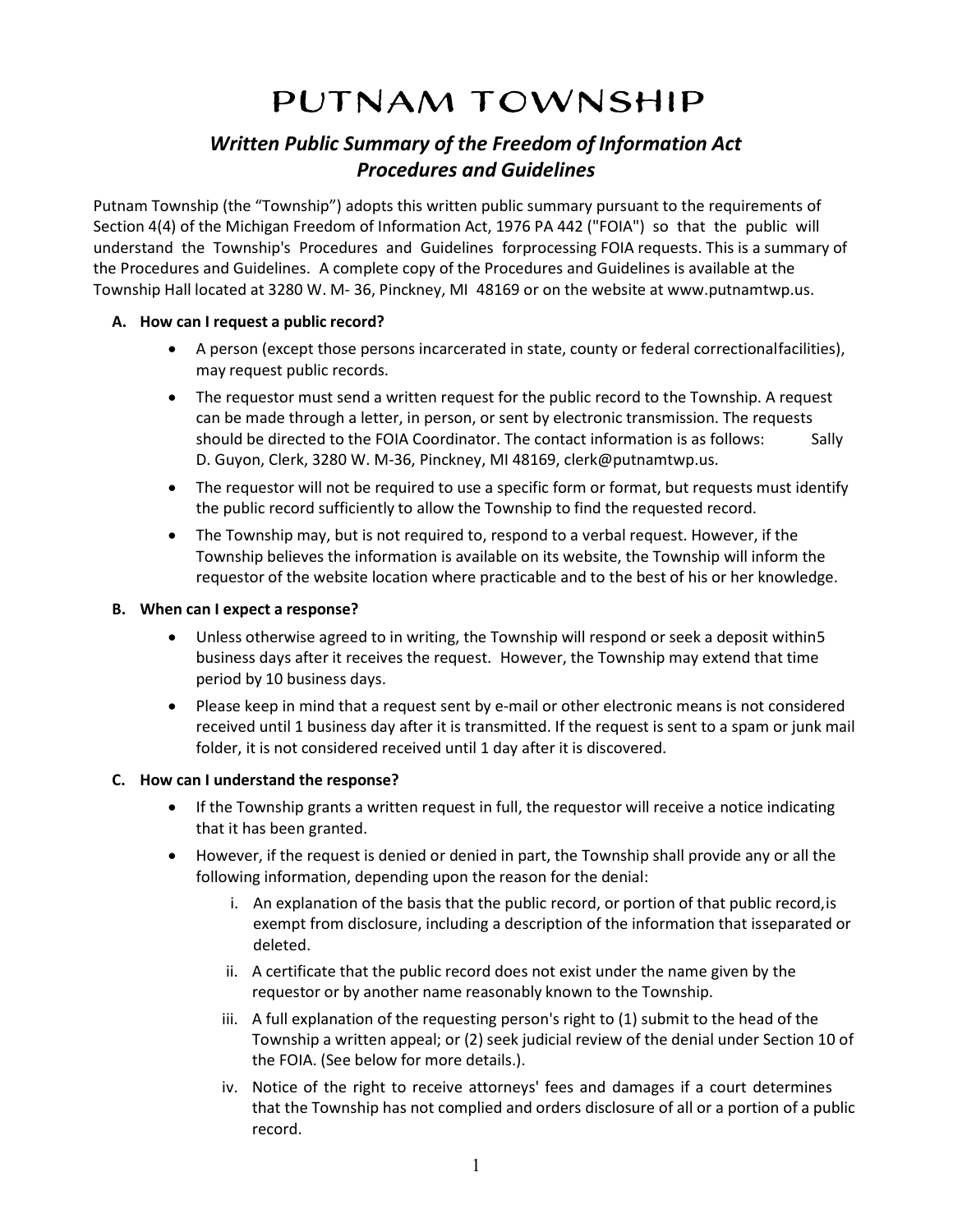If a request is granted in part or granted in full, the Township will require payment before providing documents.

# D. What if I request documents available on the website?

- If documents are available on the website, to the degree practicable, the response will include a specific webpage address where the requested information is available.
- The Township will inform the requestor of the additional charge to receive copies of the public records that are available on its website.

#### E. What fees will the Township charge?

- The FOIA Coordinator will provide a detailed itemization of costs.
- For labor costs, the fee shall not exceed the sum of the following components:
	- i. Hourly Wage. The Township will not charge more than the hourly wage of its lowestpaid employee capable of searching for, locating, and examining the public records; separating and deleting exempt information from non-exemptinformation; and for duplication and publication regardless of whether that personis available or who actually performs the labor, except if the Township does not employ a person capable of separating and deleting exempt information from non- exempt information, it may treat necessary contracted labor costs for that purposein the same manner as employee labor costs but may not exceed 6 times the State minimum hourly wage.
	- ii. Time Increments: The fee will be charged in 15 minute increments, with all partial time rounded down, except the labor fee for duplication and publication, which shall be charged in one (1) minute increments.
	- iii. Determination of Unreasonably High Labor Costs. The fee for searching for, locating and examining public records and separating exempt information from non-exempt information (including redacting) will not be charged, unless failureto charge a fee would result in unreasonably high costs to the Township because of the nature of the request in the particular instance, and the Townshipspecifically identifies the nature of these unreasonably high costs.
	- iv. Overtime. Overtime wages shall not be included unless agreed to by the requestor.
	- v. Description of Charge. The detailed itemization will include both the hourly wage and the number of hours charged.
	- vi. Fringe Benefit Costs. The Township may also add up to 50% to the applicable labor charge amount (but may not exceed actual costs) to cover or partially cover the cost of fringe benefits if it clearly notes the percentage multiplier used to account for benefits, unless a requestor wants records that are available on the website. In which case, the fringe benefit multiplier can be greater than the 50% limitation.
- For public records provided to the requestor on nonpaper physical media (discs, flash drives, emails), the Township may charge the actual and most reasonably economical cost of the media.
- For paper copies, the Township may charge the actual total incremental cost of necessary duplication or publication not to exceed \$.10 per page (single or double sided) for 8-1/2- by 11inch paper or 8-1/2- by 14-inch paper. The Township will charge the actual cost of copies made on paper of a different size. The Township will use double-sided printing, if cost saving and available.
- The Township may charge the actual cost of mailing and the least expensive form of postal delivery confirmation.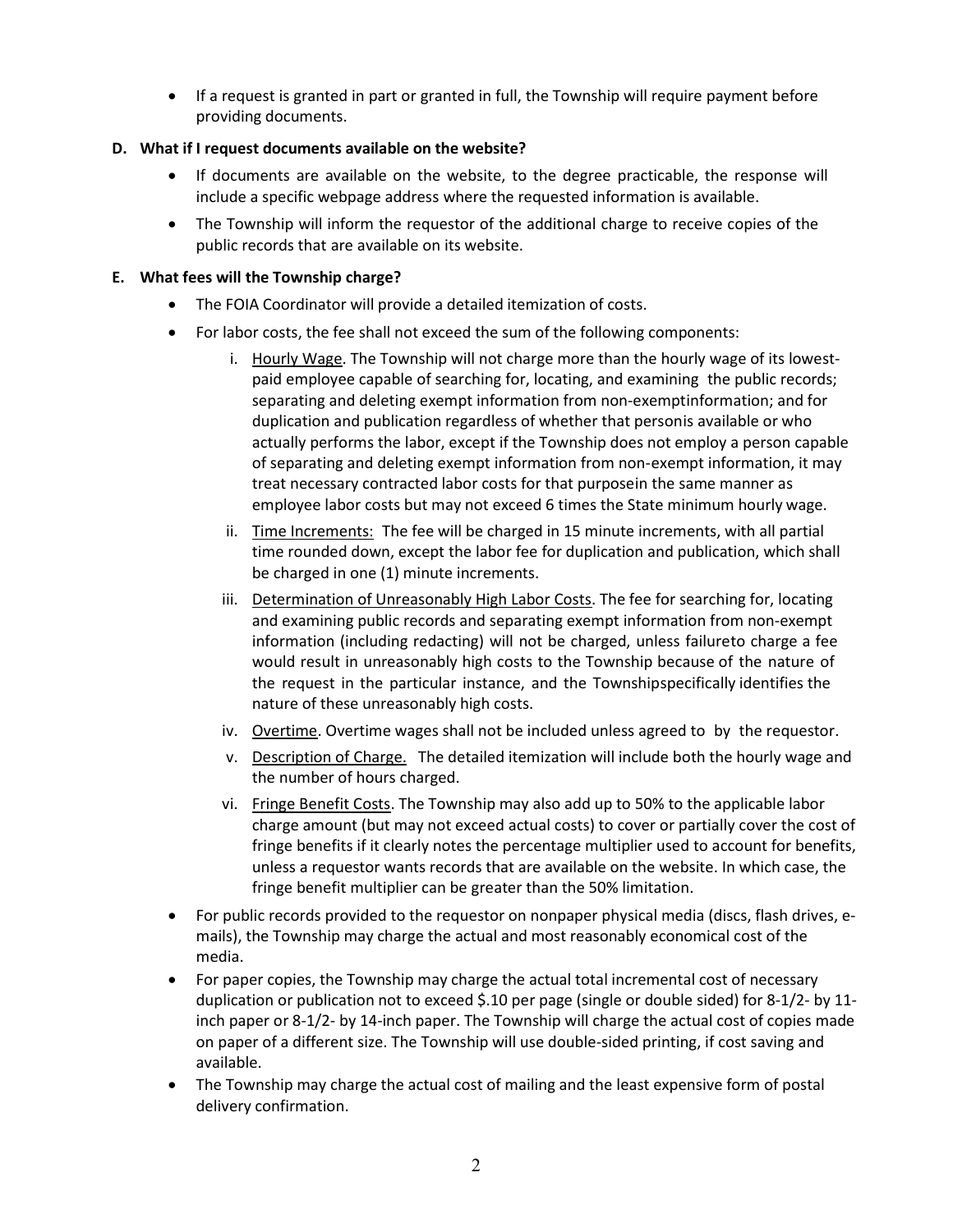# F. Will a deposit be required?

- The Township may require a good-faith deposit of  $\frac{1}{2}$  of the estimated fee if the entire fee estimate or charge authorized under the FOIA exceeds \$50.00, based on a good-faith calculation of the total estimated fee.
- The Township will also provide a best efforts, nonbinding estimate of the time frame it will take the Township to provide the public records to the requestor.
- If the Township has granted a prior request but has not been paid in full, the Township may require a deposit of up to 100% of the estimated fee if all of the following apply:
	- i. The final fee for the prior written request was not more than 105% of the estimated fee.
	- ii. The public records made available contained the information being sought in the prior written request and are still in the Township's possession.
	- iii. The public records were made available to the individual, subject to payment, within the time frame estimate described Section 4(7) of the FOIA.
	- iv. Ninety days have passed since the Township notified the individual in writing that the public records were available for pick up or mailing.
	- v. The individual is unable to show proof of prior payment to the Township.
	- vi. The Township calculates a Detailed Itemization that is the basis for the current written request's increased estimated fee deposit.
- The Township shall no longer require an increased estimated fee deposit if any of the following apply:
	- i. The individual is able to show proof of prior payment in full to the Township;
	- ii. The Township is subsequently paid in full for the applicable prior written request; or
	- iii. Three hundred sixty-five days have passed since the individual made the written request for which full payment was not remitted to the Township.

# G. Am I entitled to a wavier or reduction of fees?

- A reduction of the fee by \$20.00 is available to certain individuals who submit an affidavit stating they are indigent and receiving public assistance, or if not receiving public assistance, stating facts showing in ability to pay because of indigency. For this reduction to apply, the individual may not have received discounted fees twice during that calendar year and the person may not be requesting on behalf of parties who are paying to make the request.
- A reduction of the fee by \$20.00 is also available to certain non-profit organizations formally carrying out activities under subtitle C of the developmental disabilities assistance and bill of rights act of 2000, and the protection and advocacy for individuals with mental illness act, provided that the request is made on behalf of the organization or its clients, is made for a reason consistent with the laws under Section 931 of the mental health code and is accompanied by documentation of its designation by the state.
- The FOIA Coordinator may reduce or waive the imposition of fees if the FOIA Coordinator determines that a waiver or reduction of the fee is in the public interest because searching for or furnishing copies of the public record can be considered as primarily benefiting the general public.
- If a Township does not respond to a written request in a timely manner as required by the FOIA, the Township shall reduce the charges for labor costs by 5% for each day the Township exceeds the time permitted, with a maximum 50% reduction, if the late response was willful and intentional or the written request included specific language as set forth more fully in the Procedures and Guidelines.